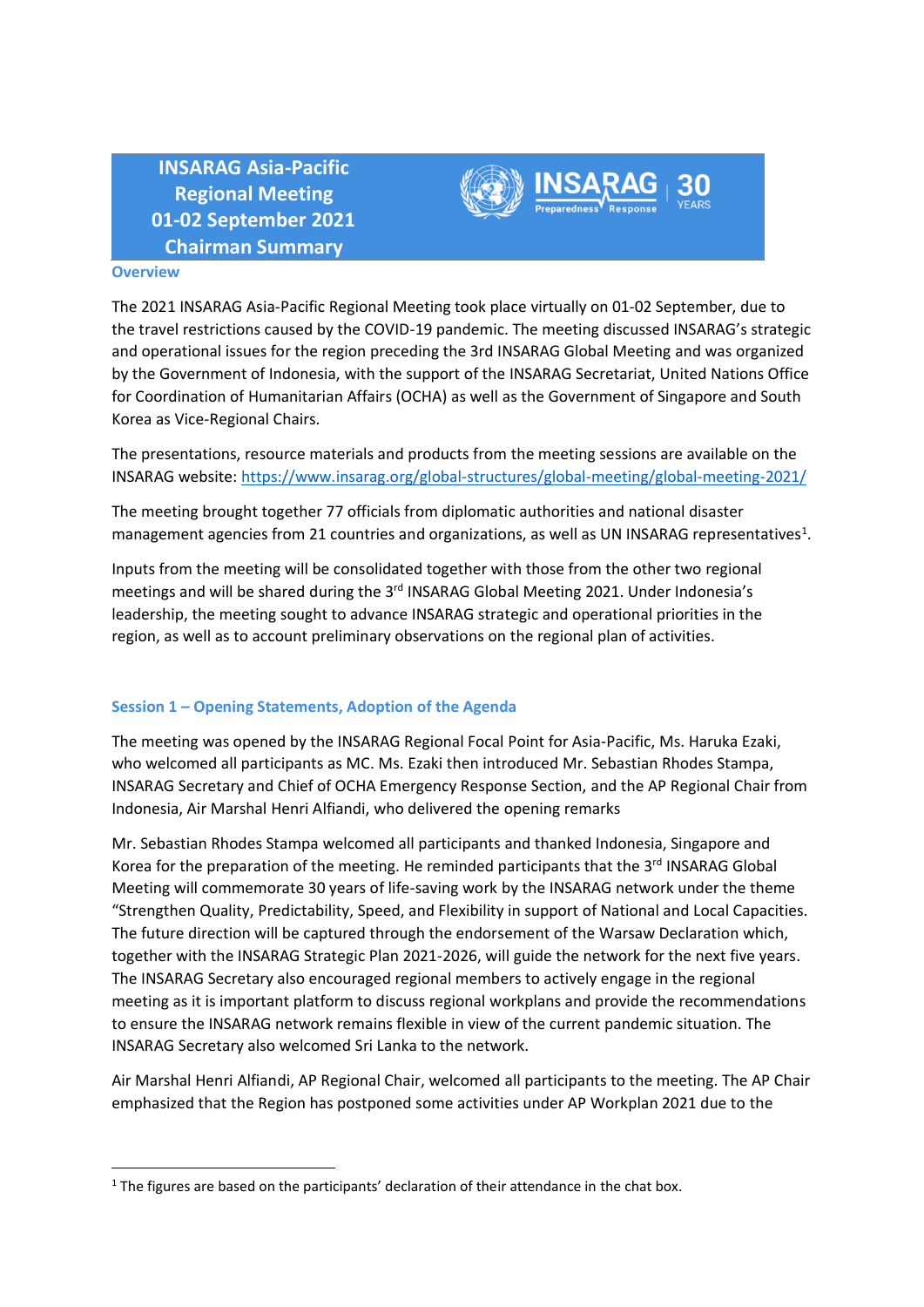pandemic. However, he remarked that the AP Region can accelerate the postponed activities in the remaining months and achieve the AP Strategic Plan 2021 with the support from AP member states.

### **Session 2 - Regional and Global Updates**

The Global updates were given by Ms. Haruka Ezaki, INSARAG AP Regional Focal Point, who highlighted the key achievements of the past year. Ms. Ezaki acknowledged how well the network is adapting to the new challenges, mostly represented by the COVID-19 pandemic. As the network used this time to reflect and recalibrate its work, the Flexible Response Working Group was formed, and focus was given to the different response missions of the past year (including Beirut in 2020, the forest fires in Europe and the earthquake in Haiti). Due to the on-going restrictions caused by the pandemic, the INSARAG External Classifications and Reclassification (IEC/R) have been postponed with an extension of 2 years, and the IEC/R Review Working Group was formed in 2020. With the ongoing pandemic, the role of INSARAG became crucial in supporting the countries' frontline responses to COVID-19, helping the vulnerable communities. To achieve this, the Joint Statement between the Medical Working Group of INSARAG and the Emergency Medical Team (EMT) Initiative of the World Health Organization (WHO) was endorsed. The statement calls the teams to respect the pandemic regulations of the affected country and encourages vaccination of international responders. Adapting to the new challenges meant also to change the modalities of most of the work carried out by the network – for this reason, most of the meetings, trainings, and exercises were and will be carried out online (Americas Peru SIMEX in June 2021 and Asia-Pacific ERE in November 2021). In terms of Partnerships, Ms. Ezaki highlighted the adoption of the IERs in the EU MODEX Guidelines and the ongoing collaboration with the World Health Organization Medical Team Initiative (WHO EMT). Lastly, she mentioned the future face-to-face activities: the next IEC of the SAR Team of EMERCOM of Russia in September, the IER of Swiss Rescue, the IEC of @Fire Germany, and the IER of PUI, all in November this year.

### **Session 3 – Technical Working Groups Updates**

Ms. Haruka Ezaki, INSARAG AP Regional Focal Point, provided updates of Technical Working Groups:

- **Flexible Response Working Group (FRWG)** has been recently constituted and started its work. It is divided in 3 Sub-WGs: Global Position, Disaster Assessment Coordination Centre (DACC) and Cultural Heritage.
- **IEC/R Working Group** is working on renewing the work on the guidelines, working on quality assurance and revising the classifiers list and the IEC Roster 2022.
- **Information Management Working Group** has launched the new ICMS v2.0. Martin Evers encouraged the member countries to respond to the Secretariat's call to support the ICMS multi-year licensing.
- **Light Team Working Group** is working on the Classified Light USAR IEC assurance process which was completed and approved by INSARAG. The first classification for the @Fire team from Germany will take place in November.
- **Medical Working Group** continues working in the engagements with the WHO-EMT (joint statement, operational field guidelines for Covid-19 response, Haiti EQ information sharing) and in the ongoing revision of the Medical Guidelines.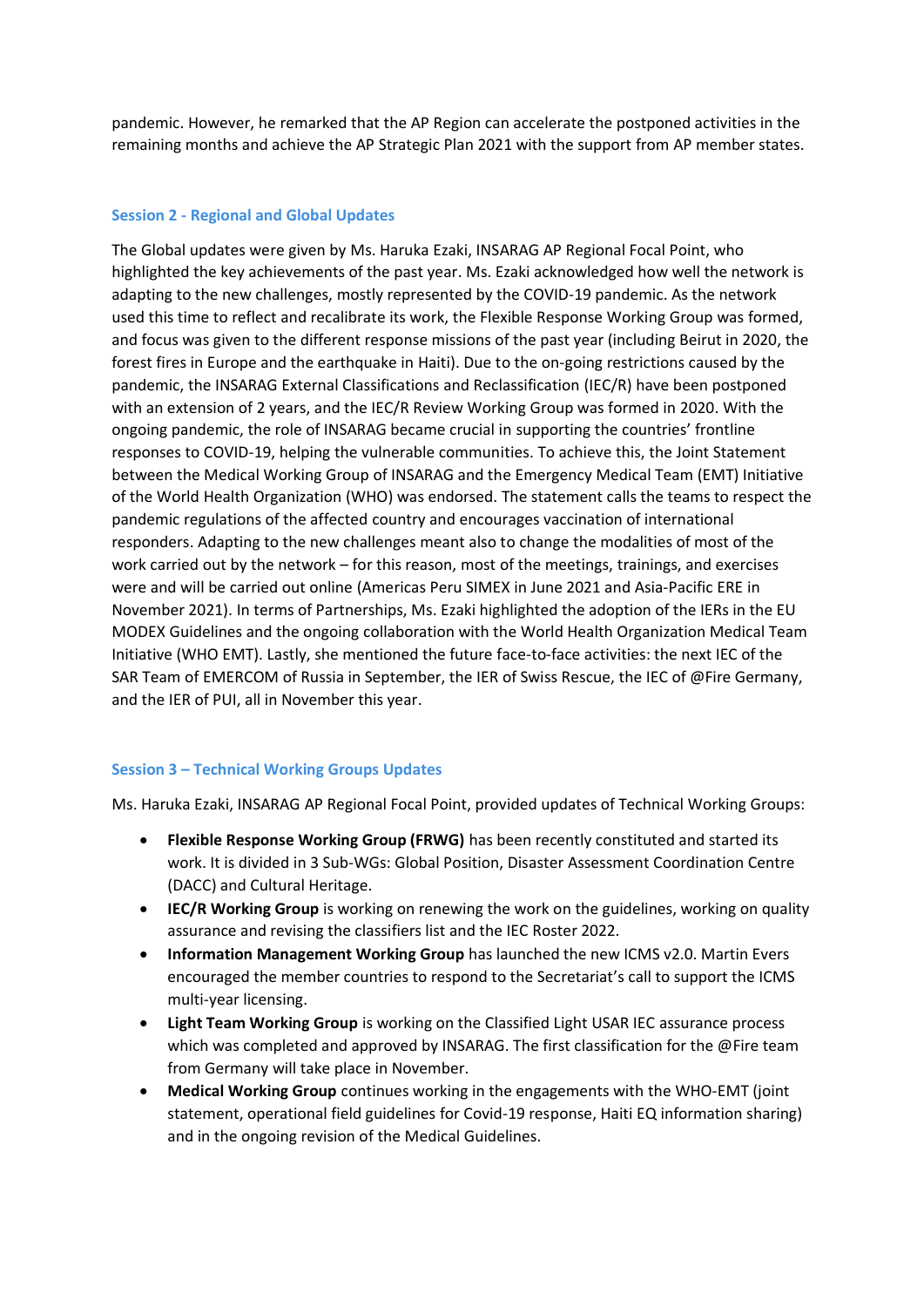- **National Accreditation Working Group** is reviewing the Generic TOR of TSG/TRG roster, and planning for virtual/physical training for the roster, updating documents (checklists, technical guidance note) and supporting regional efforts.
- **Training Working Group** has been working on the USAR Coordination Manual v2.0 revision, National USAR Coordination Course, supporting WGs Support Virtually, and looking now for 2022 USAR Coordination Manual Revision by USAR Teams for future endorsement, and working on updating the USAR Coordination Course Package.

**Transitional Guidelines Review Working Group** is revising the Draft UC manual, and continuously collecting feedback from the network.

# **Session 4 - INSARAG Strategic Plan 2021-2026 and update of AP Strategic Plan 2021-2026**

INSARAG has developed the INSARAG Strategic Plan 2021 – 2026. The strategic plan comprises four strategic objectives:

- 1. Strengthen global standards for a high quality of national and international USAR response;
- 2. Enhance frontline response coordination by localising INSARAG methodology and concepts;
- 3. Advance flexible assistance for more comprehensive and adaptable humanitarian response; and
- 4. Boost and develop partnerships for sustainable participation, ownership and governance.

In February 2021, Indonesia introduced the updated draft of INSARAG AP Regional Strategy 2021- 2026. The new strategy is composed of four aspects following the global strategy, which are:

- 1. Enhancing multi-level capacity building and protection in humanitarian responses;
- 2. Strengthening effective national and regional response during a disaster;
- 3. Flexible response and deployment of USAR capacity; and
- 4. Strengthening engagement with partners in disaster planning and management.

The objectives for the AP Region are aligned to the INSARAG Strategic Plan 2021 – 2026 and incorporate priority areas set by the previous AP Chairs.

The annual workplan has been developed by the Regional Chair, supported by the Vice-Chairs and INSARAG Secretariat. The annual workplan will include priorities for the year, as well as an indicative workplan for the subsequent year to provide visibility and timely notice of the likely resources that will be required and committed across the region in the short-term. Indonesia has set 4 priorities in line with the INSARAG Strategic Objectives 2021 as well as AP Regional Strategy.

Therefore, in this session Indonesia proposed to establish 4 breakout rooms and each breakout session discussed each pillar of the strategic objectives: Quality standards, Localization, Flexible Response and Partnerships. Participants joined the breakout rooms based on their interest to discuss the particular topic and provided feedback on the AP workplan 2021, as well as the activities in the period 2021-2026.

### Quality Standards

- Some activities under this objective have been conducted, however online activities will be conducted in the end of 2021;
- Virtual webinars/events are still the best way to run the program in 2021 during the pandemic, and one of its benefit is that it can reach a wider audience;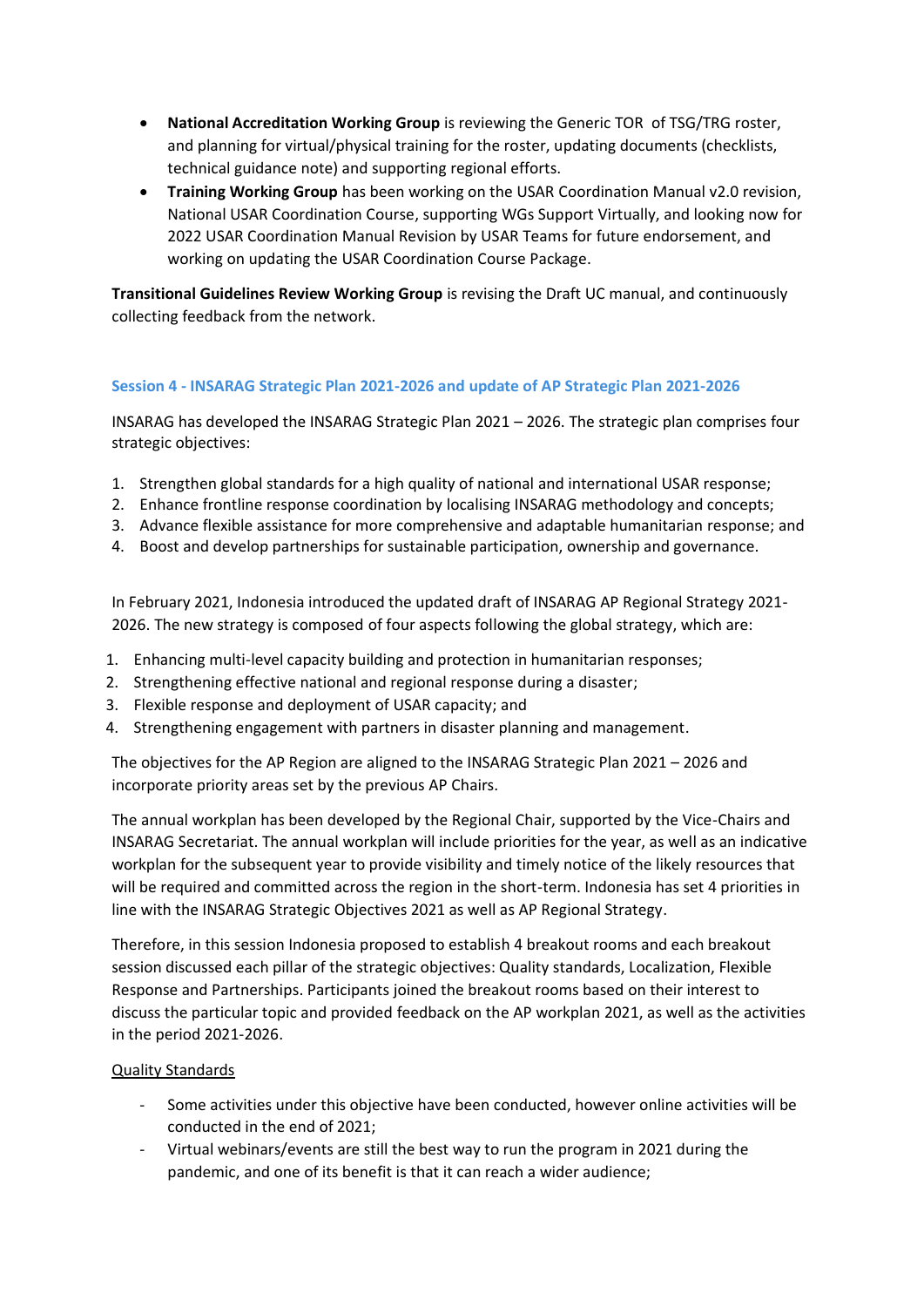- the AP Region may differentiate programmes that need to be done physically and hybrid, or fully online.

## Localization

- NAP is very important program for countries who want to standardize the emergency response methodology based on the INSARAG Guidelines;
- Fiji is interested in capacity building program for a light team;
- Develop online course training for trainers, so the material can be shared locally.

## Flexible Response

- AP activities related to flexible response strategic objectives need to be in line with the Flexible Response Working Group workplan.

### Partnerships

- Online platform is still the best way to engage/maintain partnerships within the network, nonetheless there were also difficulties encountered in using the online platform; in order to maintain the communication particularly for classification/re-classification process;
- Adaptation on changing operational environment with climate change and different hazard;
- The needs of sharing lessons learned and experience from multiple agencies or multiple countries.

Broadly each pillar emphasizes to conduct the activities with the adaptation on the new operating environment and continue conducting online events during the pandemic.

### **Session 5: Warsaw Declaration: consultations for endorsement**

INSARAG network has reach three decades in 2021, (postponed from 2020) the 3rd INSARAG Global Meeting will launch Warsaw Declaration on "Strengthening Quality, Predictability, Speed, and Flexibility in support of National and Local Capacities". The member states were widely consulted on the Warsaw Declaration in October 2021. In January 2021, the INSARAG Strategic Plan 2021-2026 was endorsed. The Warsaw Declaration incorporates the main pillars of the plan and the feedback from the three regions.

### **Session 6: AOB**

The meeting was adjourned.

### **Session 7: Welcoming participants, Recap of Day 1 and reviewing agenda for day 2**

The second day of the AP Regional Meeting started with the recap of Day 1 which was delivered by Ms. Haruka Ezaki and followed with welcoming remarks by Mr. Markus Werne, Head of Asia Pacific Regional Office (ROAP). He emphasized the importance of the disaster response readiness in the AP Region, and because of the pandemic and several restrictions in 2020, there were no international deployments in the region. However, the region still remains ready and well-prepared for emergency response. He also highlighted and expressed appreciation for the on-going and continuous dialogue within the INSARAG network despite the difficulties in the last two years.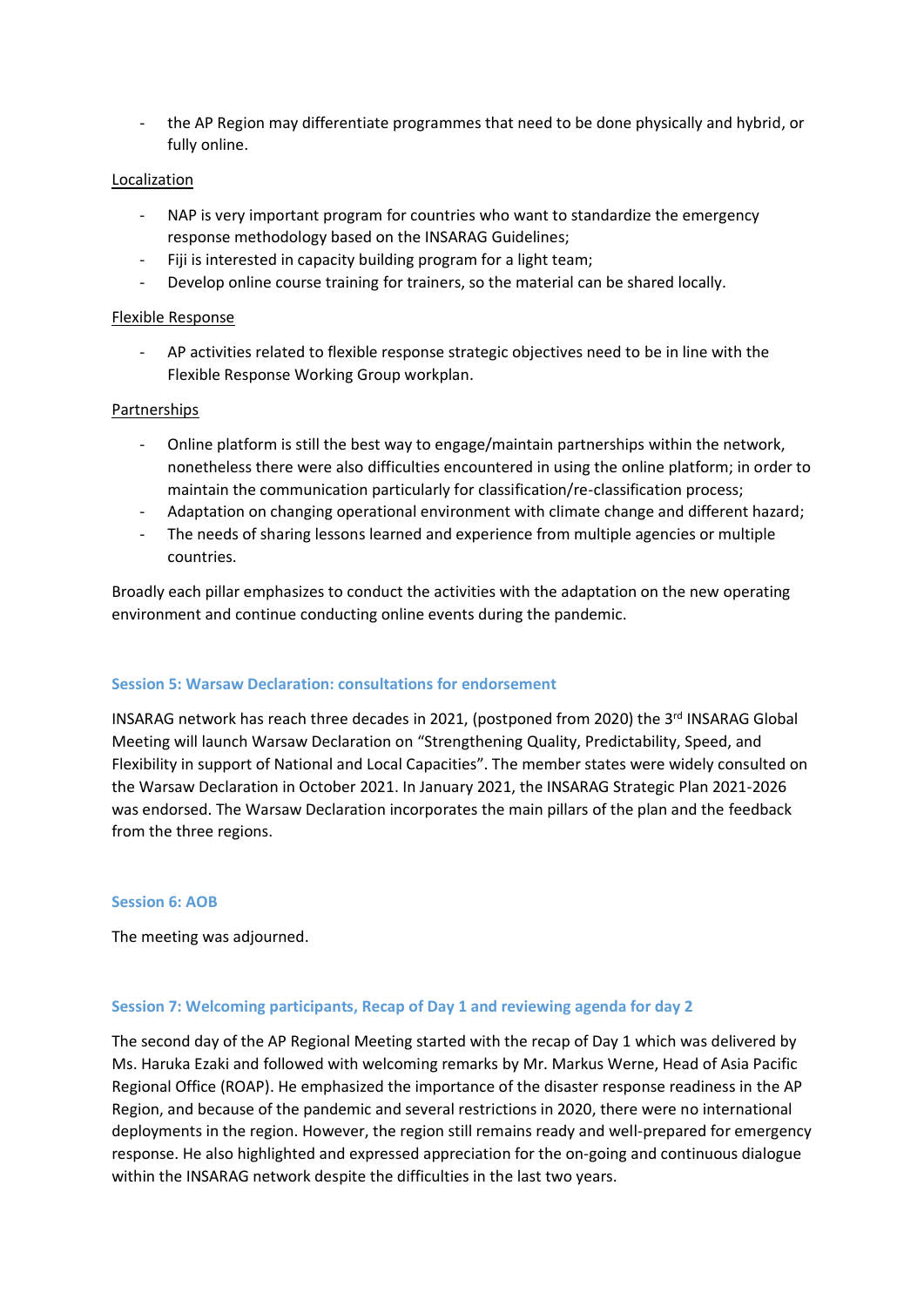# **Session 8: AP National Accreditation Process (NAP) Working Group Update**

Mr. Anthony Toh, AP IRNAP WG Co-Chair, delivered the AP INSARAG Recognised National Process Working Group update. AP IRNAP WG was officially formed in February 2021 in order to support INSARAG NAWG in promoting NAP and IRNAP in AP Region and the work of AP IRNAP WG would be aligned with INSARAG NAWG.

AP IRNAP WG comprise members from INSARAG NAWG and/or TWG, and it has a minimum of 2 years tenure. WG reports to the AP chair and provides update to INSARAG Regional Focal Point and Regional Group at AP Regional Meeting

AP IRNAP WG will conduct Technical Support Group and Technical Recognition Group (TSG/TRG) training workshop in January 2022, supported by NAWG. It would consist of face to face training (if allowed to do so).

Tentative IRNAP schedule for AP Region: Singapore (2022), China (2022/2023) and Indonesia (2023).

# **Session 9: Regional inputs to Flexible Response Working Group**

Mr. Wahyudi L. Putra, on behalf of the AP Chair 2021, delivered the AP inputs to Flexible Response Working Group (FRWG). He began with recalling the AP Region's position on FR which in 2020, the INSARAG Global Chair asked the regional chairs to discuss possibilities and limitations of INSARAG in Flexible Response.

AP Region was in favour of flexible response with the following recommendations:

- Additional capabilities should indicate their capabilities and capacities to the INSARAG Secretariat, because this would give a catalogue of modular capabilities when needed, however, the deployments would still use INSARAG methodology.
- Additional classification for capacities other than USAR would require extensive resources.
- The AP Region is committed to providing more inputs and recommendations on Flexible Response if required.

Following the recommendations, the AP Regional Chair, with the troika members and INSARAG Secretariat, has developed the survey. This survey will be a regional contribution to the newly established FRWG, as well as to provide the flexibility of USAR Team capacities in the region.

- 9 AP Member countries have participated in the survey
- Survey consisted of 12 questions, but in general the questions concerned:
	- Frequent disaster in AP member countries
	- In-country and overseas USAR operations yearly
	- Additional capabilities beyond USAR
	- **•** Training programs
	- National framework

The survey used a closed-ended or open-ended format to collect answers from the AP Members.

The main insights of the survey are:

- 1. AP Region is more vulnerable to hydrometeorological disaster.
- 2. In most countries, USAR operations are still conducted ≥10 times in a year.
- 3. The AP Region is in favour of flexible response since AP member countries have additional capabilities beyond USAR.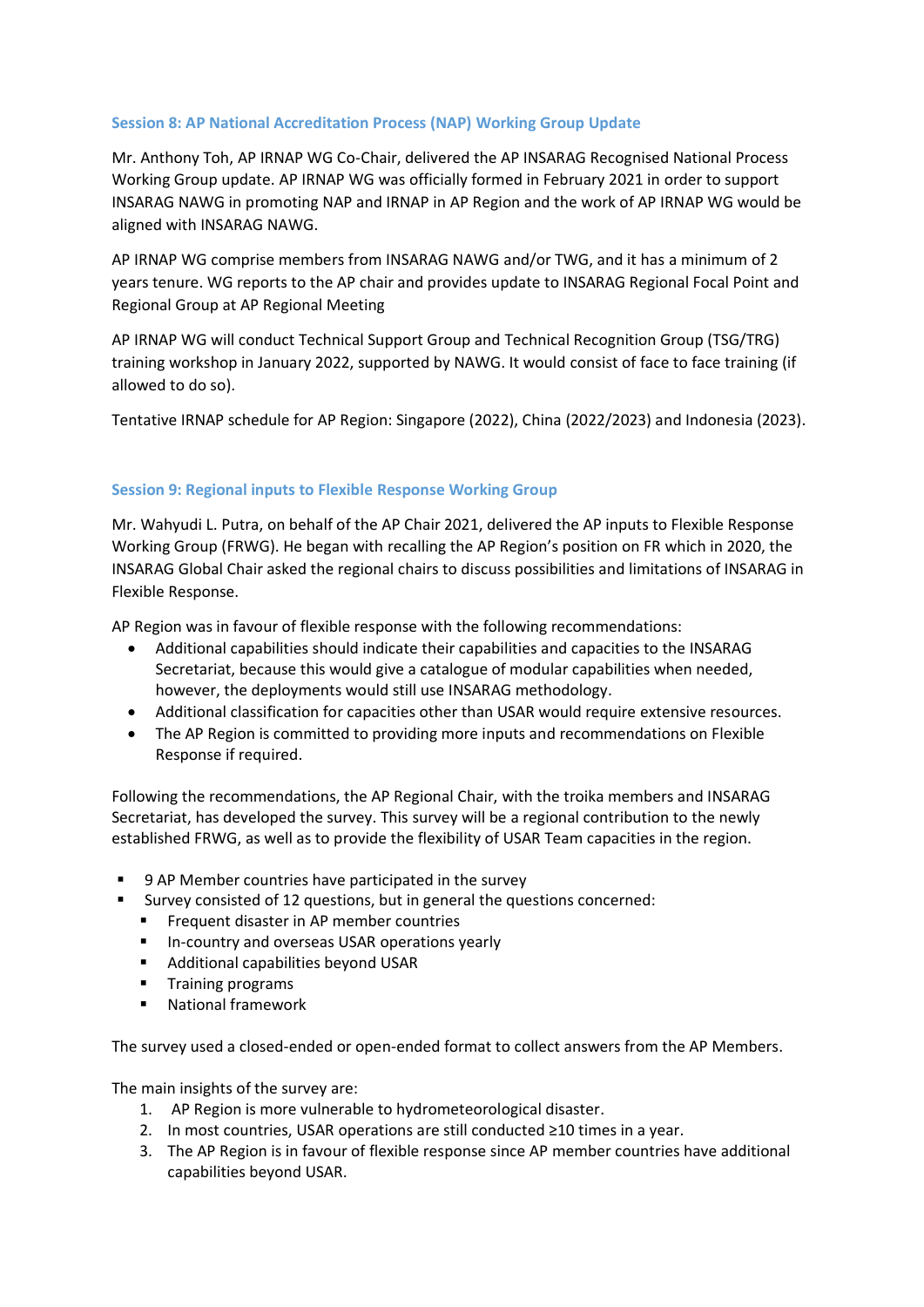4. Supported by trained personnel, equipment, training programs, as well as it has accommodated in their national disaster framework/national SAR System.

#### **Session 10: AP International Earthquake Response Exercise (IERE) 2021**

Mr. Lili from National Earthquake Response Support Service (NERSS) of Ministry of Emergency Management (MEM) delivered the concept of "SIMEX China 2021".

AP IERE 2021 will be held on 24-26 November 2021, hosted by China and supported by troika members and the INSARAG Secretariat/ROAP. The exercise will involve LEMA, USAR, EMT, UNDAC, OCHA, UN Office, AP Regional organizations as well as local Chinese teams.

Simulation video could be used to give a better sense of experience in the exercise.

#### **Session 11: Regional 2022 Workplan**

Korea as AP Incoming Chair 2022 led the discussion on the AP Workplan for 2022 onwards. Key activities in 2022 are HNPW in May 2022, TSG/TRG Workshop in January 2022, AP Regional Meeting in October 2022 and AP ERE(tbc). IEC/R activities considering to be conducted in 2022 or 2023 (postponed from 2020).

The AP Regional Meeting 2022 will take place back-to-back with the UNDAC AP Regional Meeting. Korea proposed to conduct a physical meeting on 11-13 October 2022 in Hotel Onoma, Daejeon.

#### **Session 12: AOB and Call for Regional Chair 2023/Incoming Chair 2022**

New Zealand proposed to join the troika and be the Regional Chair in 2023, and the meeting welcome and supported New Zealand's application.

### **Session 13: Closing Remarks**

Air Marshal Henri Alfiandi, AP Regional Chair, expressed his sincere gratitude to AP Member States, as well as INSARAG Secretariat, for the active contribution during the AP Regional Meeting 2021. He encouraged the INSARAG network to strengthen the effectiveness and coordination of international USAR assistance. He also highlighted the importance of strengthening the rescue capability and overall capacity through interoperability amongst responders, system integration and common standards in one national framework as part of national capacity building.

Mr. Eric Yap, Outgoing Regional Chair, thanked all members of the AP Region for their participation in the fruitful discussions. He also highlighted that the AP ERE 2021 hosted by China in November 2021 is a new way of adapting to the new operating and working environment, brought by the Covid-19 pandemic. Mr. Seungchul Choi, Incoming Chair 2021, thanked Indonesia for the developments in the AP Region in 2021 and gave his assurance that Korea will work effectively for the chairmanship in 2022. He emphasized the need to strengthen partnerships in the INSARAG network, and he also expressed he is looking forward to meeting face-to-face in the AP Regional Meeting next year.